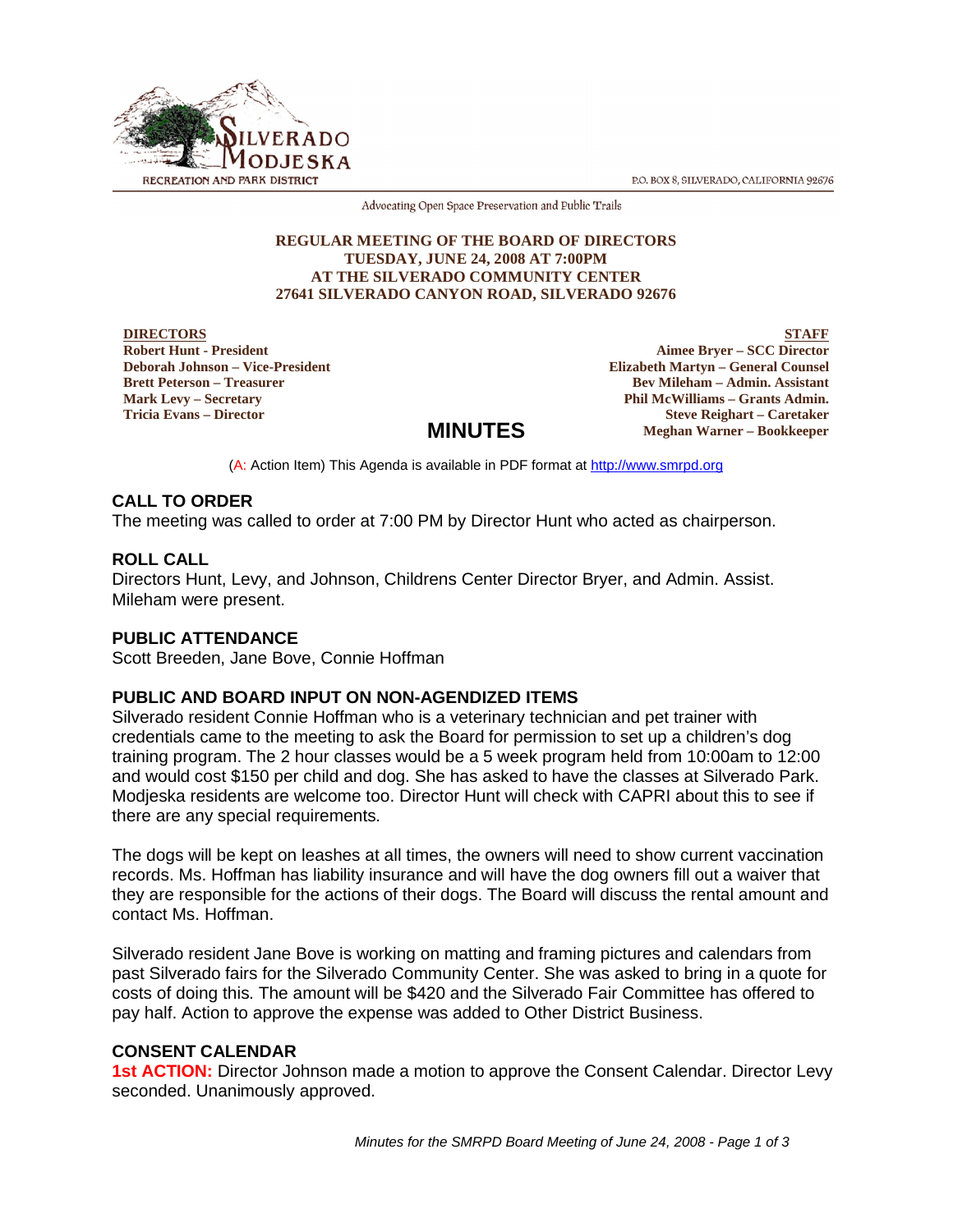## **PAYMENT OF DISTRICT BILLS**

**2nd ACTION:** Director Johnson made a motion to approve payment of Transmittal 06-08A for Directors Compensation, payable to Directors Johnson, Evans, Levy, Hunt, and Peterson. \$50 each, \$250 total. Director Levy seconded. Unanimously approved.

**3rd ACTION:** Director Johnson made a motion to approve Transmittal 06-08B for District bills \$4,467.00 total. Director Levy seconded. Unanimously approved.

**4th ACTION:** Director Johnson made a motion to approve payment of Transmittal 06-08C, Utility Bills and Reimbursements, \$1,445.10 total. Director Levy seconded. Unanimously approved.

#### **SILVERADO CHILDREN'S CENTER**

SCC Director Bryer gave the Board the Children's Center Financials for review. The summer program is going well and is packed with kids who have been on their second field trip already. Hired one part time staff for summer.

Parent workdays have been productive. Safety issues were discussed at a staff meeting and the budget was reviewed.

The new Advisory Committee meeting went well, with many new ideas that will benefit the Center. One was to consider using the newly acquired van to transport overflow children from other areas to the Silverado Children's Center. The Advisory Committee is looking for ways to increase enrollment at the Center. The committee meets on the third Tuesday of each month.

Director Bryer has suggested increasing the annual fall tuition.

#### **OTHER DISTRICT BUSINESS**

**5TH ACTION:** Director Johnson made a motion to approve payment to Jane Bove for framing and matting the Country Fair posters for the Silverado Community Center, not to exceed \$250. Director Levy seconded. Unanimously approved.

#### **Facilities Report**

The heating and air conditioning units were recently repaired and Director Johnson is checking into the costs of replacing them. She is also getting a quote for replacing the commercial stove in Bldg A at Silverado. An expensive electrical cord went missing at one of the monthly concerts in the park. SMRPD has been asked to replace it. The Board suggested they pay half, they will discuss the decision at the next meeting.

The Facilities Committee meets at 6:00 PM, before the Regular Board meeting each month.

## **CLOSED SESSION ENTERED AT 7:40 RETURNED TO OPEN SESSION AT 8:00**

The Board decided to follow CAPRI (insurer) and General Counsel's advice not to install a snake fence around Silverado Park nor use the suggested snake repellent. Both measures on investigation were found to be ineffective and would give park users a false sense of security that would increase the likelihood of snakebites. Additional "Snake Warning" signs will be posted in both parks. Director Hunt will work on this.

## **DIRECTORS' INDIVIDUAL COMMENTS**